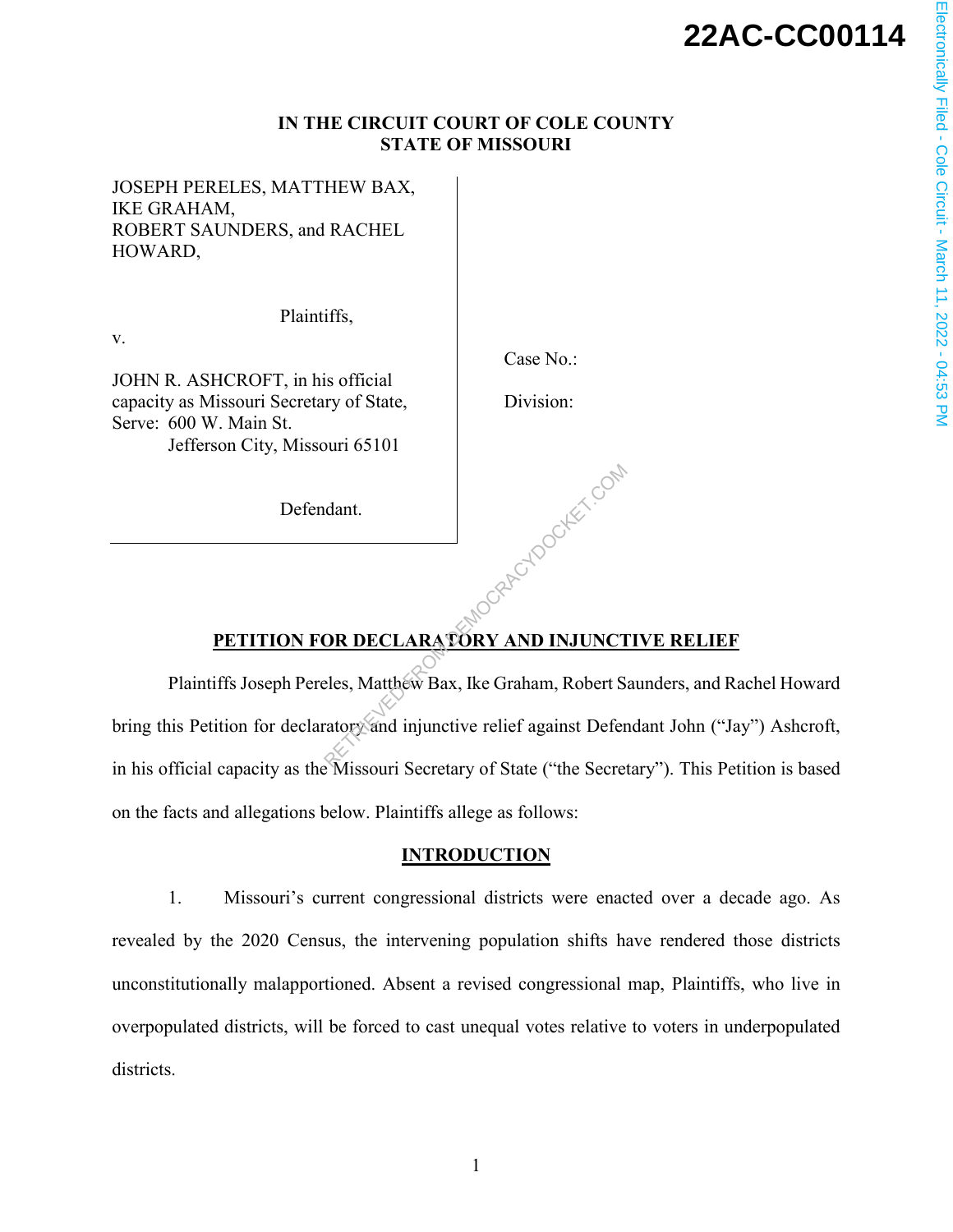2. The current congressional plan therefore cannot be used in any upcoming elections, including the 2022 elections.

3. Moreover, the General Assembly has failed to enact new districts ahead of the period in which candidates can file written declarations of candidacy, which opened on February 22, 2022 and closes on March 29, 2022. § 115.349(2), RSMo.

4. The Missouri Senate is hopelessly deadlocked on adoption of a congressional plan. And while the House of Representatives has passed a bill (House Bill 2117 (2022)) that would create new congressional districts, it could not become effective before 90 days from enactment without an emergency clause. Mo. Const. art. III,  $\S 29$ .

5. Because the bill has failed to garner the two-thirds threshold of support it needs to include such an emergency clause, even if it were passed by the Senate and signed by the Governor *today*, it would not become effective before the State's candidate filing deadline of March 29, 2022. § 115.349(1), RSMo. E. Mo. Const. art. III, § 29.<br>
bill has failed to garner the two-thirds thr<br>
lause, even if it were passed by the Senate<br>
effective before the State's candidate f<br>
al Assembly's failure to provide a<br>
emedied, result in an

6. The "General Assembly's failure to provide a means for congressional representation would, if unremedied, result in an unconstitutional deprivation" of Plaintiffs' right to select representatives, as the current congressional districts are "patently and obviously unconstitutional." *Shayer v. Kirkpatrick*, 541 F. Supp. 922, 925 (W.D. Mo. 1982) (quoting Wright, Miller, and Cooper, Fed. Prac. and Procedure, § 4235, at 400).

7. If the General Assembly fails, "the only appropriate remedy is a court-ordered apportionment." *Id.* at 927.

8. Because the General Assembly and Governor have failed to enact a new congressional plan and the filing period is now open, this Court should adopt its own constitutional

2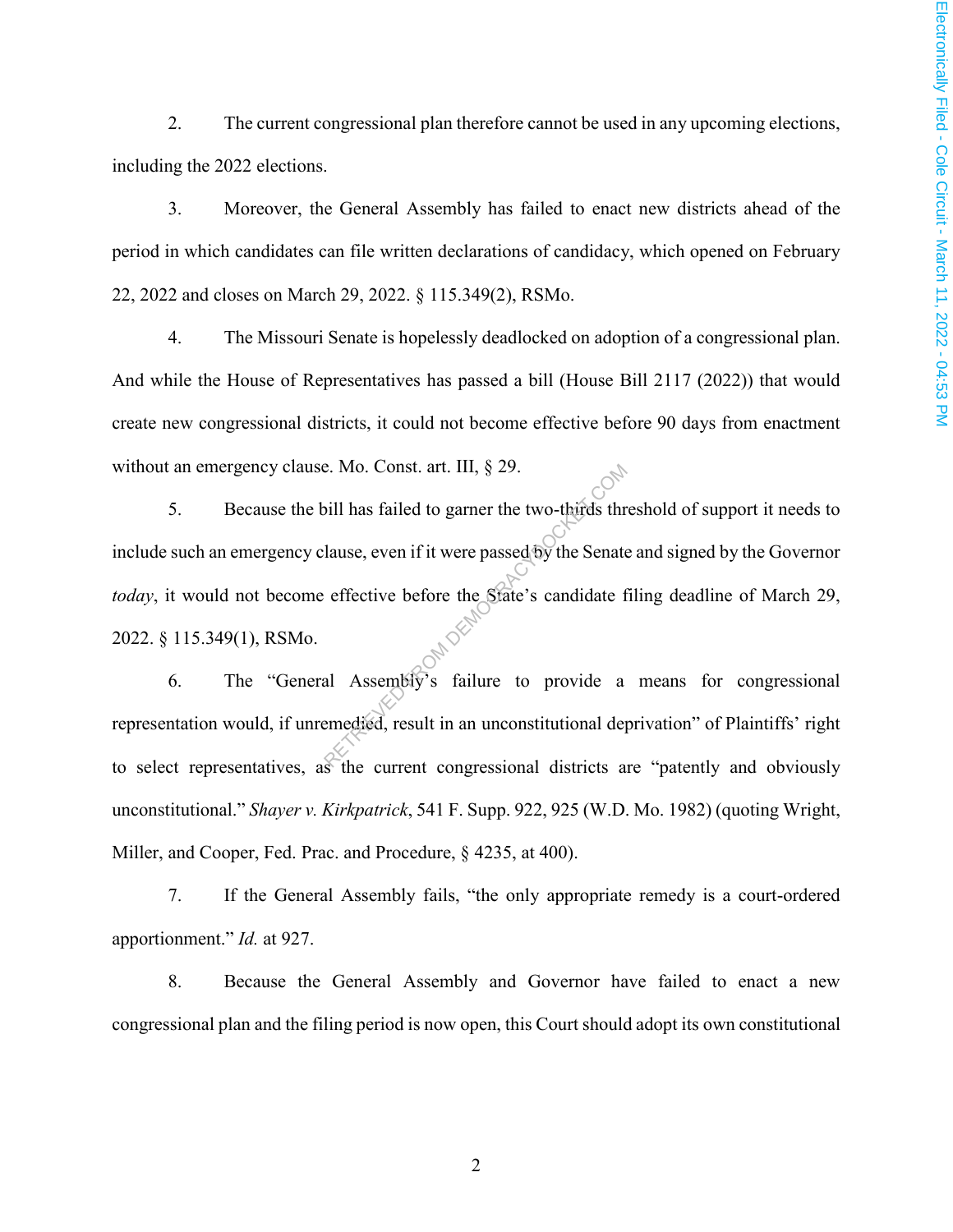redistricting plan sufficiently in advance of the primary election that protects the rights of Missourians.

9. Plaintiffs therefore ask this Court to declare Missouri's current congressional plan unconstitutional; enjoin Defendant from using the current plan in any future elections; and order Defendant Ashcroft to use a new congressional district plan that adheres to the constitutional requirement of one-person, one-vote.

# **PARTIES**

10. Plaintiffs are citizens of the United States and registered voters in Missouri. Plaintiffs reside in the following congressional districts:

| Plaintiffs reside in the following congressional districts: |                     |                               |  |  |  |  |
|-------------------------------------------------------------|---------------------|-------------------------------|--|--|--|--|
| Plaintiff's Name                                            | County of Residence | <b>Congressional District</b> |  |  |  |  |
| Joseph Pereles                                              | St. Louis County    | $MO-2$                        |  |  |  |  |
| <b>Matthew Bax</b>                                          | Johnson County      | $MO-4$                        |  |  |  |  |
| Ike Graham                                                  | Jackson County      | $MO-5$                        |  |  |  |  |
| <b>Robert Saunders</b>                                      | Clay County         | $MO-6$                        |  |  |  |  |
| Rachel Howard                                               | Greene County       | $MO-7$                        |  |  |  |  |

11. As shown below, Plaintiffs reside in congressional districts that are overpopulated relative to other districts in the State. Thus, they are deprived of the right to cast an equal vote, as guaranteed to them by the Missouri Constitution.

12. Defendant John ("Jay") Ashcroft is the Missouri Secretary of State and is named as a Defendant in his official capacity.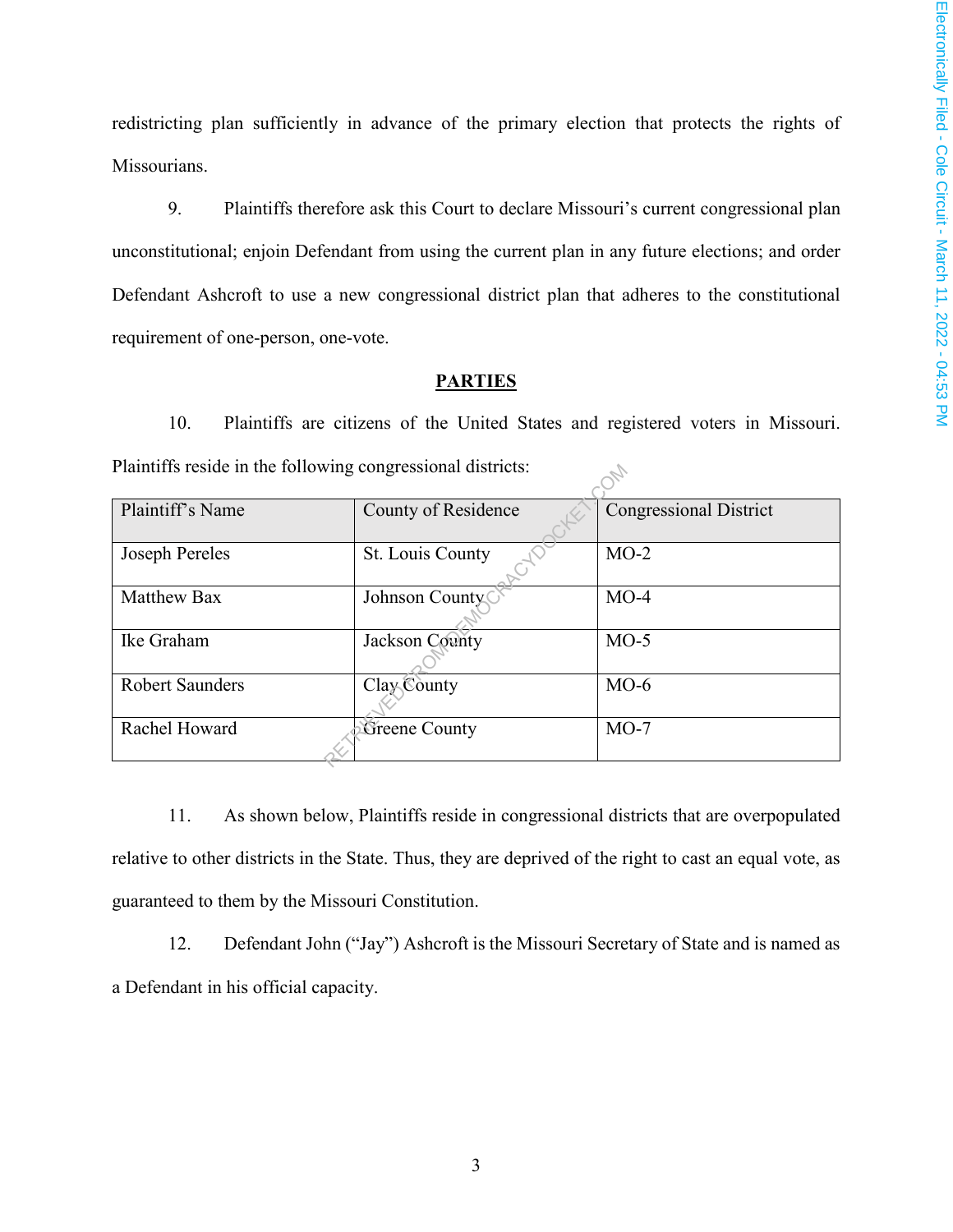13. The Secretary of State is the State's chief election official and is responsible for implementing laws related to voting across the State, including the State's current congressional districts and candidate filing for the next election. §§ 115.347, 115.349, RSMo.

#### **JURISDICTION & VENUE**

14. This Court maintains original subject-matter jurisdiction over this action. §§ 478.220, 526.030, 527.010; Rule 87.01.

15. Venue is proper because Defendant maintains an office here and because Cole County holds the seat of Missouri State Government*. See* § 508.010, RSMo.

## **GENERAL ALLEGATIONS**

# **I. Missouri's current congressional districts were drawn using 2010 Census data.**

16. On April 27, 2011, over a decade ago, the Republican-controlled General Assembly sent legislation creating new congressional districts to Governor Jay Nixon, a Democrat. Governor Nixon vetoed the map on May 2, 2011. GENERAL ALLEGATIONS<br>
congressional districts were drawn usin<br>
2011, over a decade ago, the Republican-congressional districts to Governor Jay N<br>
ay 2, 2011.<br>
e veto, both houses of the General Asset<br>
d the map on May 4, 20

17. Following the veto, both houses of the General Assembly voted to override the Governor's veto and adopted the map on May 4, 2011.

18. Using the 2010 Census, Missouri had a resident population of 5,988,927. Accordingly, a decade ago, the ideal population for each of Missouri's eight congressional districts (i.e., the State's total population divided by the number of districts) was 748,616 persons.

19. According to 2010 Census data, the 2011 congressional plan had a maximum deviation (i.e., the difference between the most populated district and least populated district) of exactly one person: seven districts had a population of 748,616, and one district had a population of 748,615.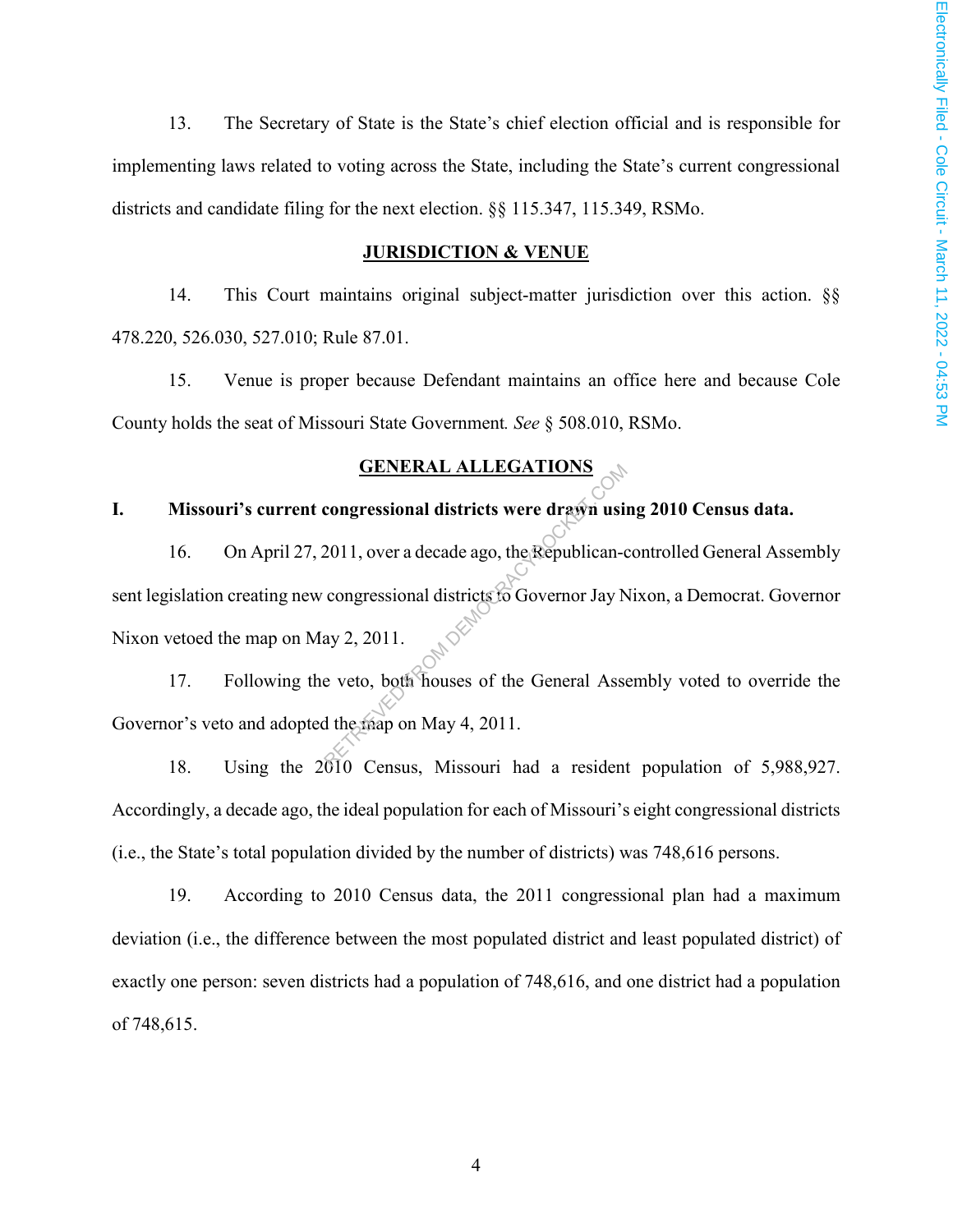20. Since the 2011 congressional district plan went into effect, Missouri has not redrawn its congressional districts, meaning that Missouri's current congressional districts were drawn using data from the 2010 Census.

# **II. Population numbers from the 2020 Census reveal that Missouri's population has grown over the last decade.**

21. In 2020, the U.S. Census Bureau conducted the decennial census required by Article I, Section 2 of the U.S. Constitution.

22. On April 26, 2021, the U.S. Secretary of Commerce delivered the apportionment results of the 2020 Census to the President. The results of the 2020 Census report that Missouri's resident population is 6,154,913.

23. Accordingly, the ideal population for each of Missouri's congressional districts is now 769,364. The President. The results of the 2020 (<br>913.<br>the ideal population for each of Missouri's<br>ificant population shifts, Missouri's enalapportioned.<br>cade, Missouri's population has shifted s<br>2020 Census has now been completed

# **III. As a result of significant population shifts, Missouri's congressional districts are unconstitutionally malapportioned.**

24. In the past decade, Missouri's population has shifted significantly.

25. Because the 2020 Census has now been completed, the 2010 population data used to draw Missouri's current congressional districts are obsolete, and any prior justifications for the existing map's deviations from population equality are inapplicable.

26. On August 12, 2021, the U.S. Census Bureau delivered to Missouri its redistricting data file in legacy format, allowing the State to tabulate the new population of each political subdivision. These data are commonly referred to as "P.L. 94-171 data," a reference to the legislation enacting this process. *See* Pub. L. No. 94-171, 89 Stat. 1023 (1975).

27. These data make clear that significant population shifts have occurred in Missouri since 2010, skewing the current congressional districts far from population equality.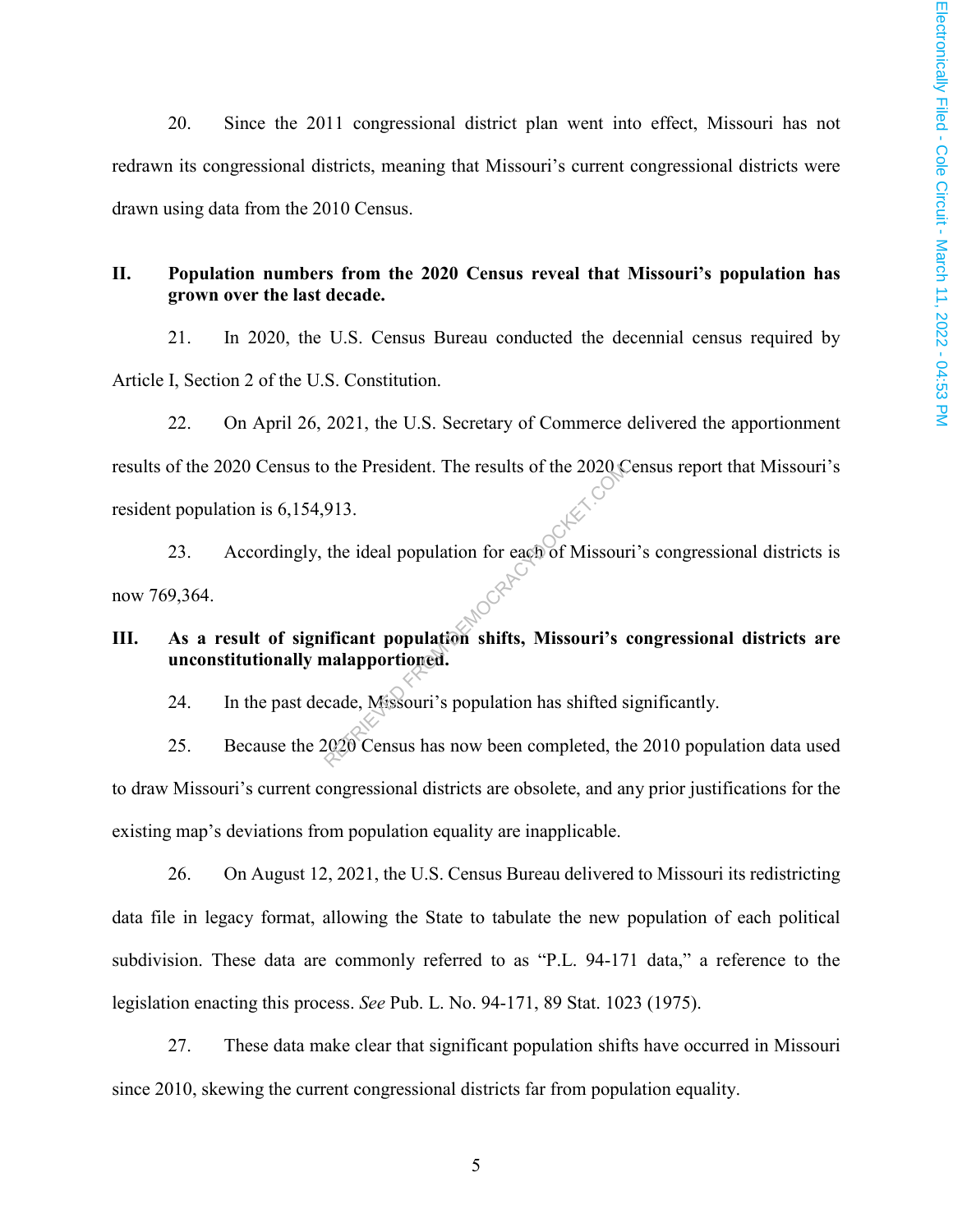28. The table below, generated from the P.L. 94-171 data file provided by the Census Bureau on August 12, 2021, shows how the populations of each of Missouri's congressional districts have shifted between 2010 and 2020. For each district, the "2010 Population" column represents the district's 2010 resident population according to the 2010 Census, and the "2020 Population" column indicates the district's 2020 population according to the P.L. 94-171 data. The "Shift" column represents the shift in population between 2010 and 2020. The "Deviation from Ideal 2020 Population" column shows how far the 2020 resident population of each district strays from the ideal 2020 congressional district population. And the "Percent Deviation" column shows that deviation as a percentage of the ideal 2020 district population.

| that deviation as a percentage of the ideal $2020$ district population. |                 |                 |           |                                            |                      |  |  |
|-------------------------------------------------------------------------|-----------------|-----------------|-----------|--------------------------------------------|----------------------|--|--|
| District                                                                | 2010 Population | 2020 Population | Shift     | Deviation from<br>Ideal 2020<br>Population | Percent<br>Deviation |  |  |
| 1                                                                       | 748,616         | 714,731         | $-33,885$ | $-54,633$                                  | $-7.64%$             |  |  |
| $\overline{2}$                                                          | 748,616         | 777,688         | 329,072   | 8,324                                      | $1.07\%$             |  |  |
| 3                                                                       | 748,615         | 804,505         | $+55,890$ | 35,141                                     | 4.37%                |  |  |
| $\overline{4}$                                                          | 748,616         | 777,217         | $+28,601$ | 7,853                                      | 1.01%                |  |  |
| 5                                                                       | 748,616         | 788,310         | $+39,694$ | 18,946                                     | 2.40%                |  |  |
| 6                                                                       | 748,616         | 781,000         | $+32,384$ | 11,636                                     | 1.49%                |  |  |
| $\overline{7}$                                                          | 748,616         | 792,419         | $+43,803$ | 23,055                                     | 2.91%                |  |  |
| 8                                                                       | 748,616         | 719,043         | $-29,573$ | $-50,321$                                  | $-7.00\%$            |  |  |

29. The table above indicates that population shifts since 2010 have rendered Missouri's Second, Third, Fourth, Fifth, Sixth, and Seventh Congressional Districts overpopulated, and its First and Eighth Congressional Districts significantly underpopulated.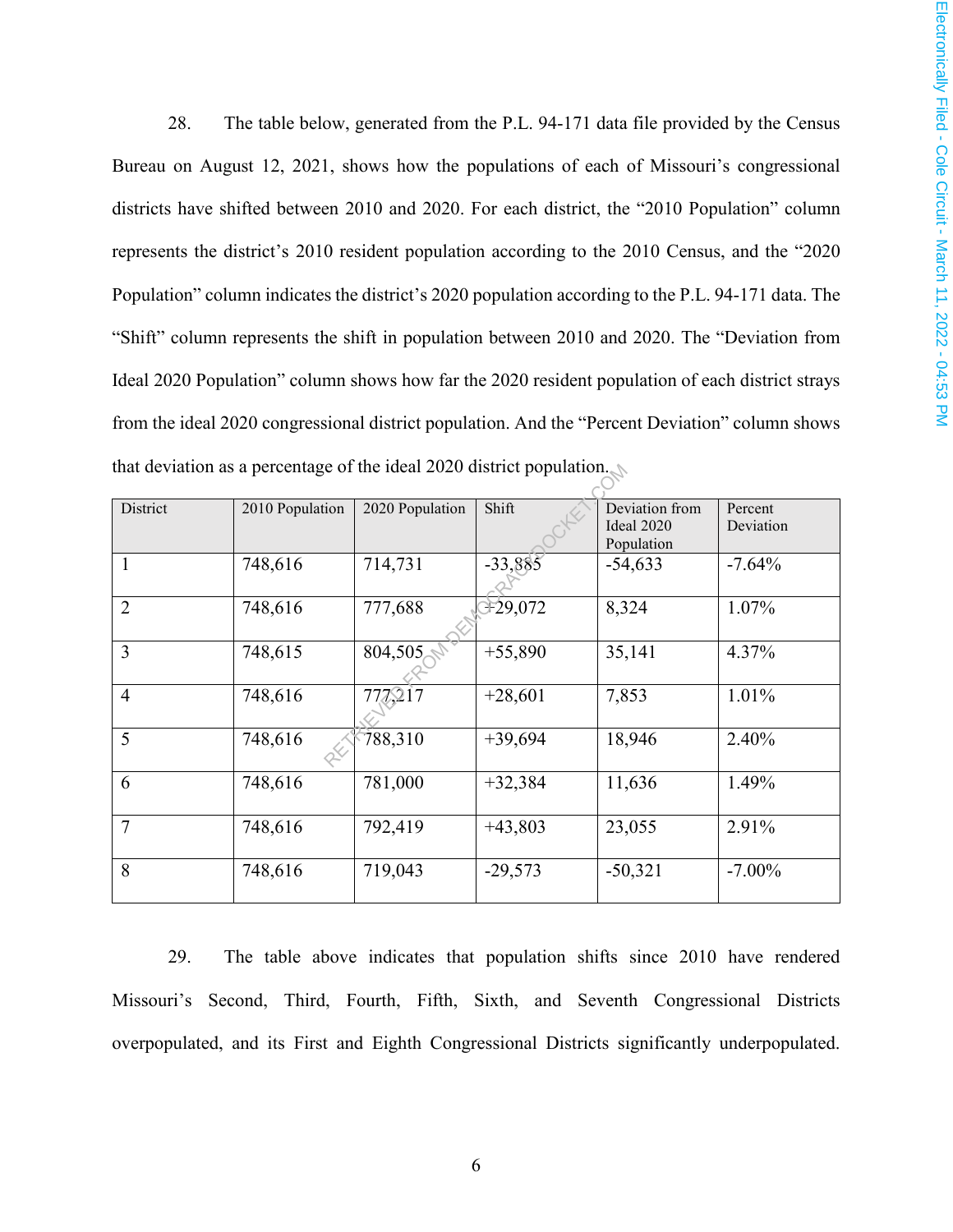According to these figures, the maximum deviation among Missouri's congressional districts increased from 0 percent to more than 12 percent between 2010 and 2020.

30. In light of these population shifts, Missouri's existing congressional district configurations are unconstitutionally malapportioned.

31. If used in any future election, these district configurations would unconstitutionally dilute the strength of Plaintiffs' votes in congressional elections because Plaintiffs live in districts with populations that are significantly larger than those in which other voters live.

# **IV. Missouri's political branches are deadlocked and will fail to enact a lawful congressional district map in time for the next election.**

32. New congressional districts in Missouri must be passed by both houses of the General Assembly and signed by the Governor, Mo. Const. art. III, §§ 45, 31, or passed by a twothirds majority of both houses following the Governor's veto, Mo. Const. art. § 32. sional districts in Missouri must be pa<br>d by the Governor, Mo. Constant. III, §<br>es following the Governor<sup>6</sup>s veto, Mo. Co<br>te, "[d]eep fissures between the Rep<br>competing visions for a congressional n<br>m the Conservative Cau

33. In the Senate, "[d]eep fissures between the Republican majority and the Conservative Caucus" over competing visions for a congressional map "have repeatedly stalled legislative work."<sup>1</sup>

34. Senators from the Conservative Caucus have "held the floor hostage for hours on routine motions" and filibustered a proposed congressional redistricting bill for 31 hours on the Senate floor.<sup>2</sup>

<u>.</u>

<sup>&</sup>lt;sup>1</sup> Tessa Weinberg, *Filibuster continues after Missouri Senate rejects '7-1' redistricting plan*, MISSOURI INDEPENDENT (Feb. 8, 2022, 8:03 AM), available at: https://missouriindependent.com/2022/02/08/filibustercontinues-after-missouri-senate-rejects-7-1-redistricting-plan/.

<sup>2</sup> *Id.*; *see also* Tessa Weinberg, *Missouri's redrawn congressional map remains in limbo after 31-hour Senate filibuster*, MISSOURI INDEPENDENT (Feb. 8, 2022 7:28 PM), available at:

https://missouriindependent.com/2022/02/08/filibuster-of-missouri-congressional-redistricting-plan-passes-26-hourmark/.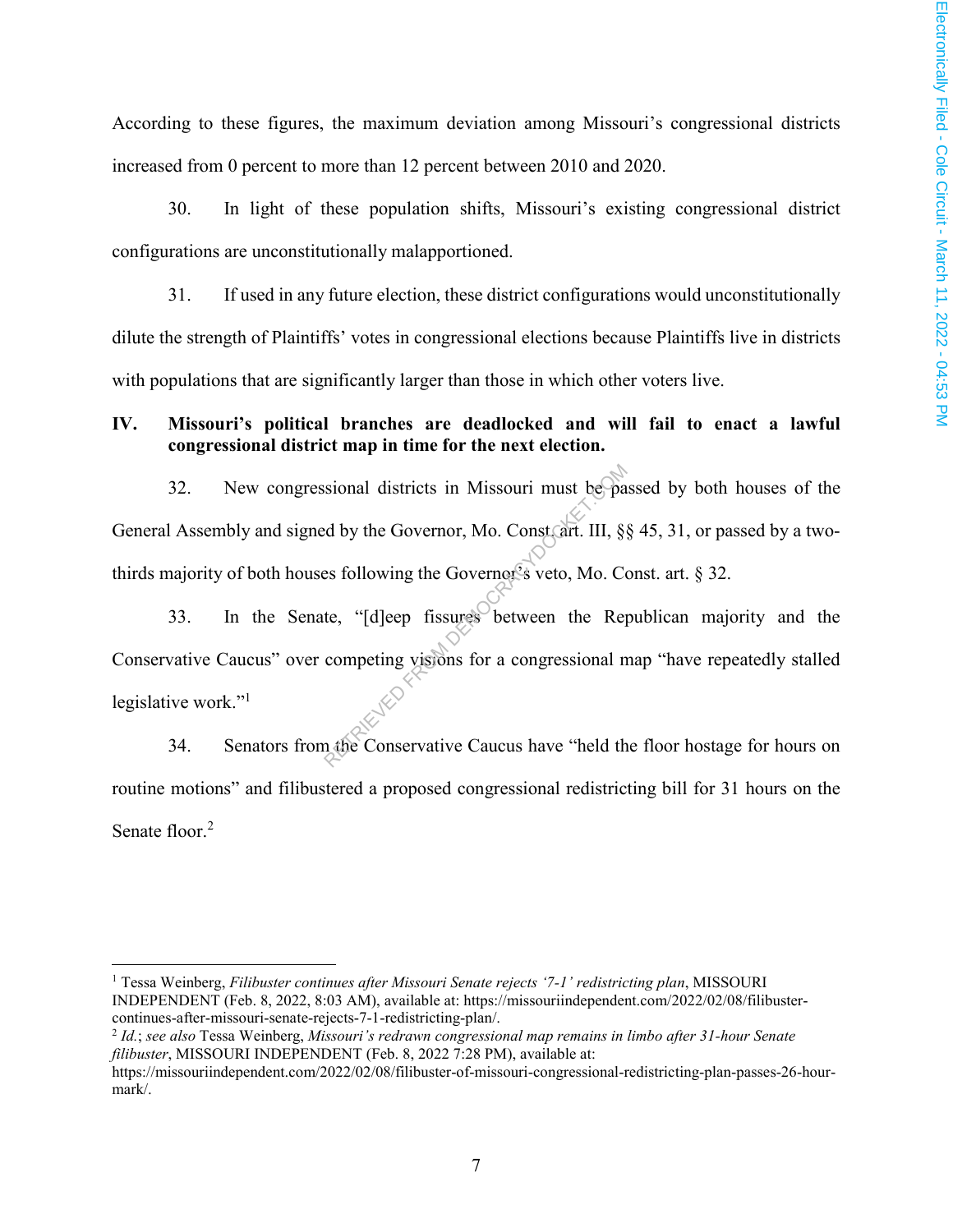35. The Kansas City star reported that "no compromise was in sight" despite convening for sessions during weekends – a rare move – as a group of unwavering conservatives engaged in what their colleagues called "hardball tactics."<sup>3</sup>

36. Talks broke down as conservative and moderate Republican senators traded "scathing" accusations, resulting in a "near-physical" altercation. *Id.* President Pro Tem Dave Schatz admitted that any compromise would be a "magic path." *Id.*

37. On February 12, after nearly a week of the entire Senate debating congressional redistricting, Senate leadership abandoned their effort to pass a congressional redistricting bill for the time being.

38. Senate Majority Leader Caleb Rowden announced in a statement that day that the Senate would "step away from this debate on the senate floor." Lamenting that "business critical to [Missouri] citizens has been delayed," Senator Rowden acknowledged that a court may be forced to draw the map.<sup>4</sup> The Senate Caleb Rowden announced in<br>the senate floor." Lame<br>the delayed," Senator Rowden acknow<br>icial debate on the floor paused on February<br>as well. While conservative senators anti-

39. After the official debate on the floor paused on February 12, progress remained stalled behind closed doors as well. While conservative senators anticipated a last-ditch effort to pass a bill on March 2, the Senate failed to take up redistricting whatsoever.<sup>5</sup> Senate leadership acknowledged on March 5 that it considered the conservative senators' demands to be a "fallacy"

 $\overline{a}$ 

<sup>3</sup> Jeanne Kuang, *'Definition of insanity:', MO Senate ends week of filibuster with no redistricting deal*, KANSAS CITY STAR (Feb. 13, 2022, 11:15 AM), available at: https://www.kansascity.com/news/politicsgovernment/article258331253.html.

<sup>&</sup>lt;sup>4</sup> Emily Manley, *Missourians have right to be disappointed about redistricting, Senate GOP leaders say, FOX 4* (Feb. 14, 2022, 7:49 PM), available at: https://fox4kc.com/news/senate-majority-leadership-missourians-have-everyright-to-be-disappointed/.

<sup>5</sup> Jack Suntrup, *GOP leader unloads on Missouri Senate colleagues who've delayed redistricting*, ST. LOUIS POST-DISPATCH (Mar. 5, 2022), available at: https://www.stltoday.com/news/local/govt-and-politics/gop-leaderunloads-on-missouri-senate-colleagues-who-ve-delayed-redistricting/article\_7cf29847-d1b9-5ab3-bd7a-0c2ab78f4b31.html.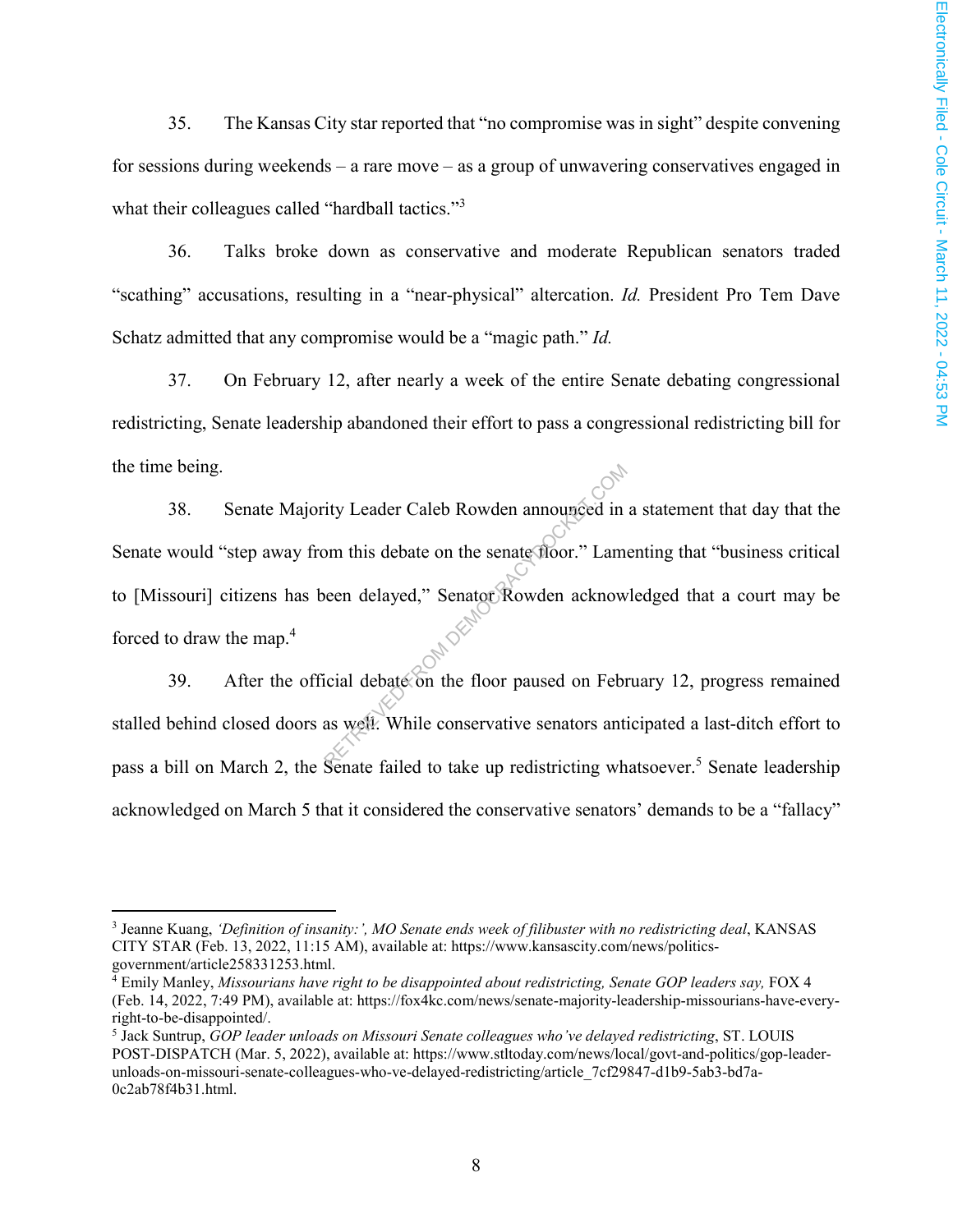and that no private discussion of their requests was occurring. *Id.* The Senate is now scheduled to be in a spring recess until March 21, making speedy progress even more unlikely.<sup>6</sup>

40. Even if the General Assembly changed course and mustered simple majorities behind a redistricting bill, that option is already too late: without an emergency clause, any redistricting bill could not take effect for 90 days—blowing past the March 29, 2022 filing deadline. § 115.349(1), RSMo.

41. For the General Assembly to include an emergency clause, both chambers would need to approve the emergency clause by a two-thirds majority. Mo. Const. art. III, § 29.

42. Candidate filing has already opened in Missouri, § 115.349(2), RSMo, but candidates—and voters—do not even know in which districts they reside or will be eligible to vote. It is in the interests of voters, candidates, and Missouri's entire electoral apparatus that new congressional districts be established as soon as possible, in advance of candidates' deadline to file. Ing has already opened in Missouris<br>
not even know in which districts they<br>
voters, candidates, and Missouri's entire<br>
tablished as soon as possible, in advance<br>
edistricting process in several other states<br>
ongressional m

43. The judicial redistricting process in several other states where the political branches have been unable to pass congressional maps is well underway. In Minnesota, Wisconsin, and Pennsylvania, for instance, courts have already adopted new congressional maps following political impasse. *See Wattson v. Simon*, Nos. A21-0243, A21-0546 (Minn. Feb. 15, 2022) (Order Adopting a Cong. Redistricting Plan); *see also Johnson v. Wis. Elec. Comm'n*, 2022 WL 621082 (Wis. Mar. 1, 2022) (Order); *Carter v. Chapman*, 7 MM 2022 (Pa. Feb. 23, 2022) (Order).

44. The General Assembly and Governor have failed to enact a new congressional plan. If this Court does not act, the 2022 election will be held using illegal district maps, depriving Plaintiffs of their constitutional rights.

 $\overline{a}$ 

<sup>6</sup> *Id.*; *see also* Mo. Senate, 2022 Session Schedule (Feb. 24, 2022), available at: https://www.senate.mo.gov/22info/2022SessionSchedule.pdf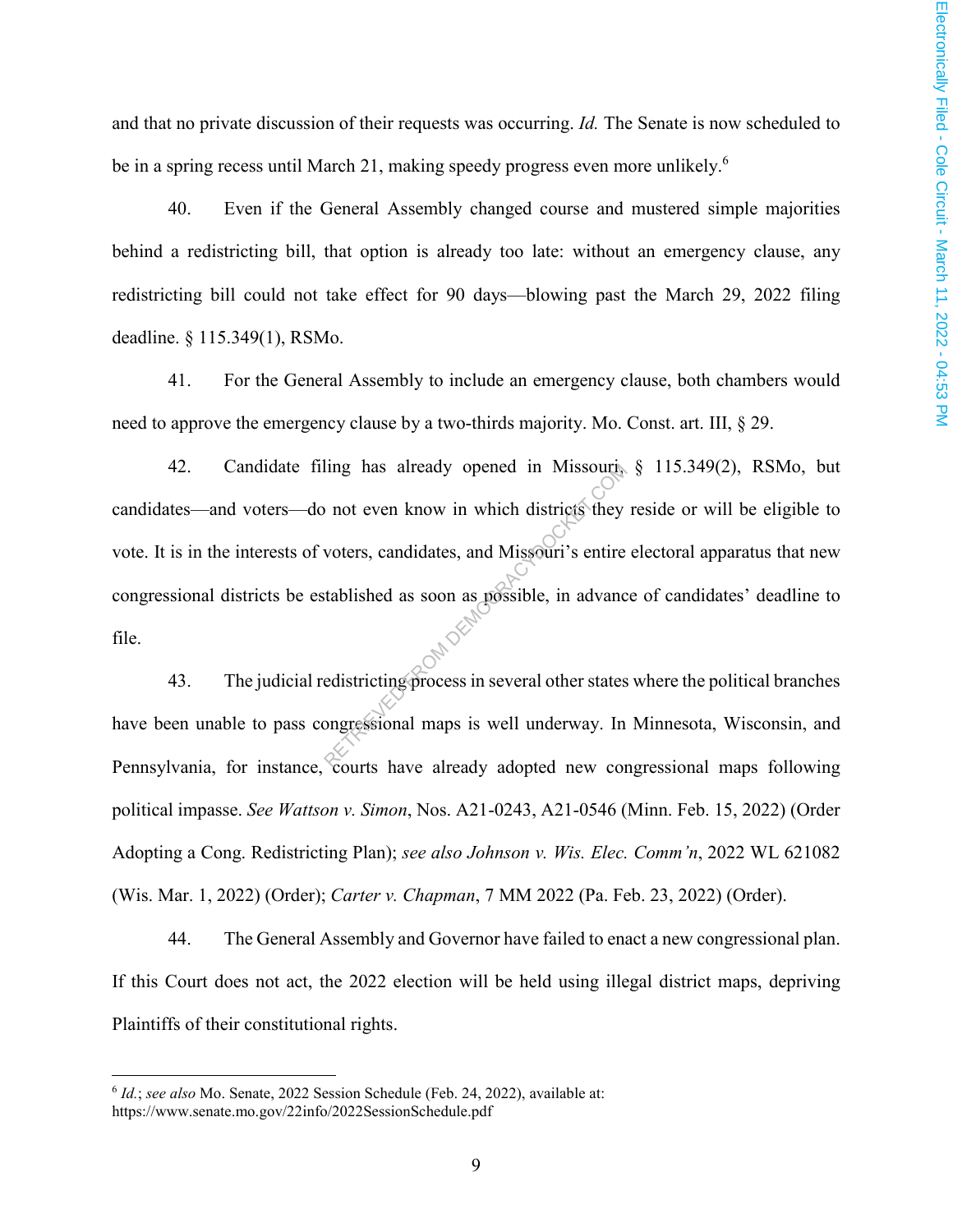#### **CAUSE OF ACTION**

#### **COUNT I**

# **Congressional Malapportionment in Violation of Article III, Section 45, of the Missouri Constitution**

45. Plaintiffs reallege and incorporate by reference all prior paragraphs of this Petition and the paragraphs in the count below as though fully set forth herein.

46. Article III, Section 45 of the Missouri Constitution requires that after each decennial census, "the general assembly shall by law divide the state into districts corresponding with the number of representatives to which it is entitled, which districts *shall* be composed of contiguous territory as compact and as *nearly equal in population as may be*" (emphasis added). The Missouri Supreme Court has affirmed that "numerical equality [is] mandatory." *Pearson v. Koster*, 359 S.W.3d 35, 39 (Mo. Banc 2012). Section  $45$  is "triggered when the results of the ... United States Census [are] revealed." *Id.* at 37. bact and as *nearly equal in population* as<br>
rt has affirmed that "numericat equality<br>
Mo. Banc 2012). Section 45 is "triggered<br>
evealed." Id. at 37.<br>
comply with this requirement, the devi-<br>
stricts should be no more than

47. In order to comply with this requirement, the deviation in population among Missouri's congressional districts should be no more than one person. The Missouri General Assembly achieved that goal following the 2010 Census. Now, as indicated in the table above, the population deviation among the current congressional districts is as high as nearly 90,000 persons.

48. Given the significant population shifts that have occurred since the 2010 Census, and the publication of the results of the 2020 Census, Missouri's congressional districts—which were drawn based on 2010 Census data—are now unconstitutionally malapportioned.

49. Any future use of Missouri's current congressional district plan would violate Plaintiffs' constitutional right to cast an equal, undiluted vote.

#### **PRAYER FOR RELIEF**

**WHEREFORE**, Plaintiffs respectfully request that this Court enter judgment: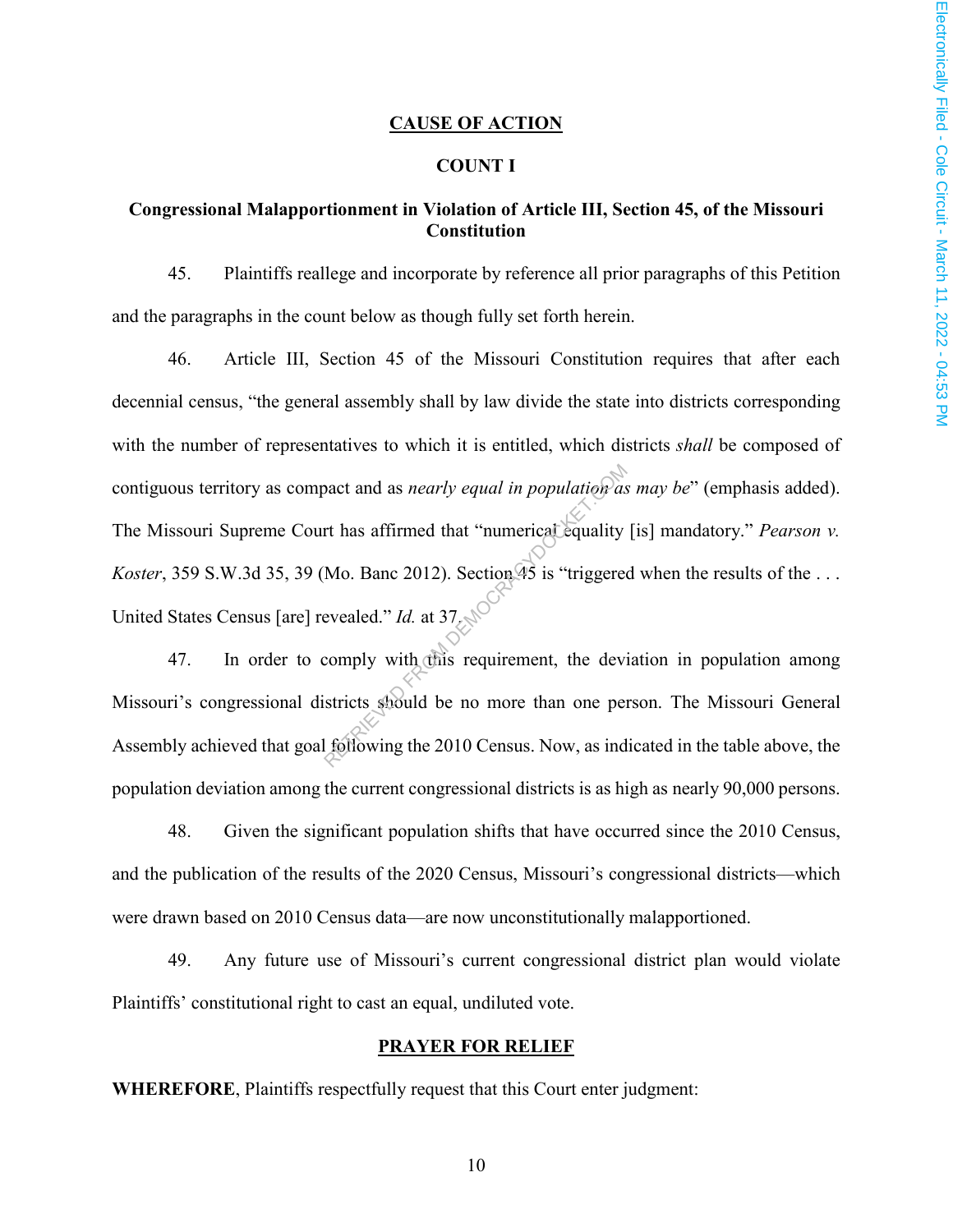- a) Declaring that the current configuration of Missouri's congressional districts violates Article III, Section 45 of the Missouri Constitution;
- b) Enjoining Defendant, his respective agents, officers, employees, and successors, and all persons acting in concert with him, from implementing, enforcing, or giving any effect to Missouri's current congressional district plan;
- c) Establishing a schedule that will enable the Court to adopt and implement a lawful congressional district plan in time for the 2022 elections;
- d) Adopting a new congressional district plan that complies with Article III, Section 45 of the Missouri Constitution;
- e) Awarding Plaintiffs their costs, disbursements, and reasonable attorneys' fees; and
- f) Granting such other and further relief as the Court deems just and proper. RETRIEVED FROM DEMOCRAC